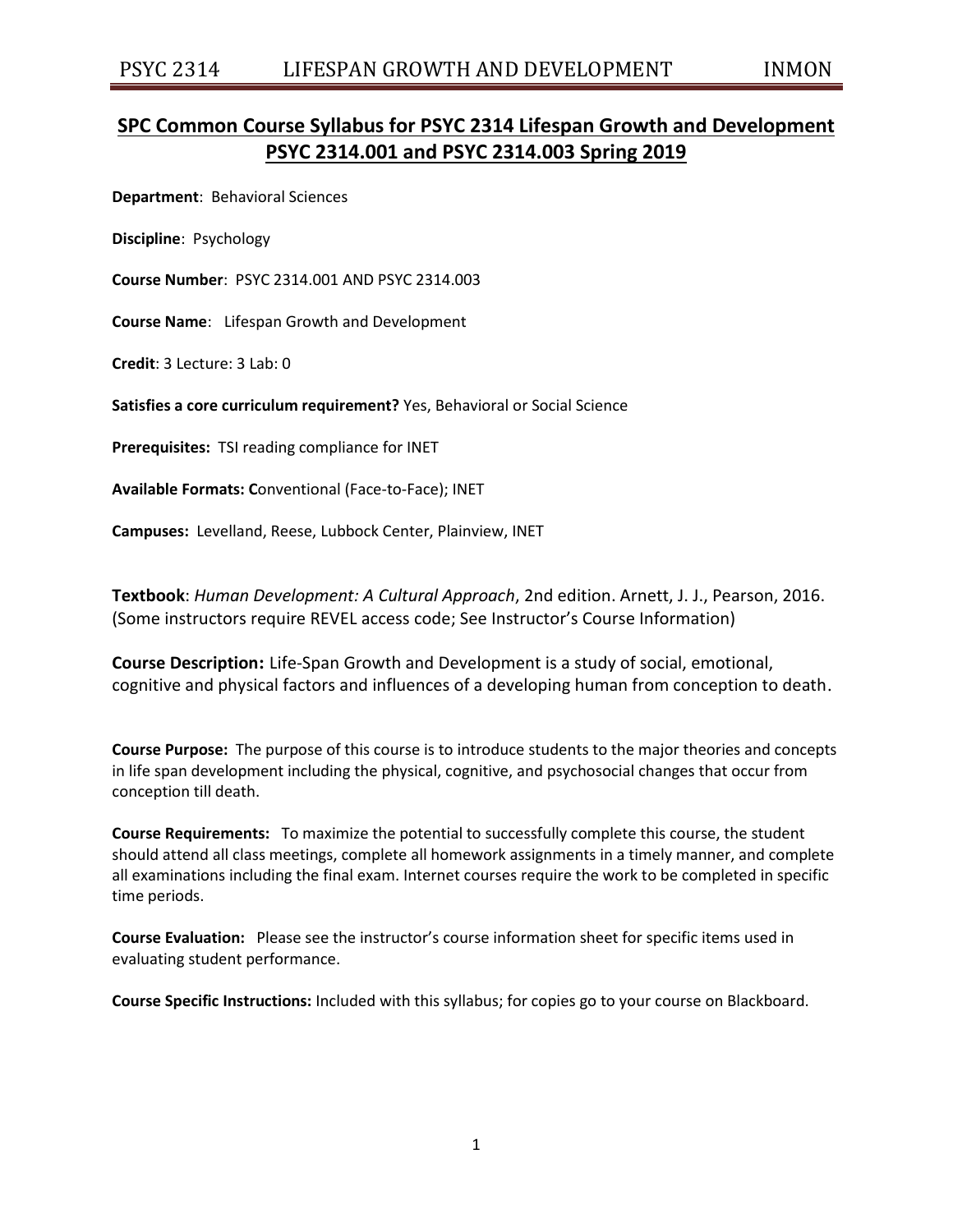#### **Student Learning Outcomes:**

Students who have successfully completed this course will be expected to:

1. Describe the stages of the developing person at different periods of the life span from birth to death.

2. Discuss the social, political, economic, and cultural forces that affect the development process of the individual.

3. Identify factors of responsible personal behavior with regard to issues such as sexual activity, substance abuse, marriage and parenting.

4. Explain the biosocial, cognitive and psychological influences throughout the lifespan as an ongoing set of processes, involving both continuity and change.

5. Describe the different developmental perspectives of the major theories of development (i.e. cognitive, learning, humanistic and psychodynamic).

6. Identify examples of some of the cultural and ethnic differences that influence development throughout the lifespan.

7. Discuss the various causes or reasons for disturbances in the developmental process.

# **Core Objectives addressed**:

- **Communication skills** to include effective written, oral and visual communication.
- **Critical thinking skills** to include creative thinking, innovation, inquiry and analysis, evaluation and synthesis of information.
- **Empirical and Quantitative skills** to include the manipulation and analysis of numerical data or observable facts resulting in informed conclusions.
- **Social Responsibility** to include the demonstrated intercultural knowledge and competence, knowledge of civic responsibility, and the ability to engage effectively in regional, national and global communities.

# **Coordinating Board Approval Number (CIP)** 42.2703.51 25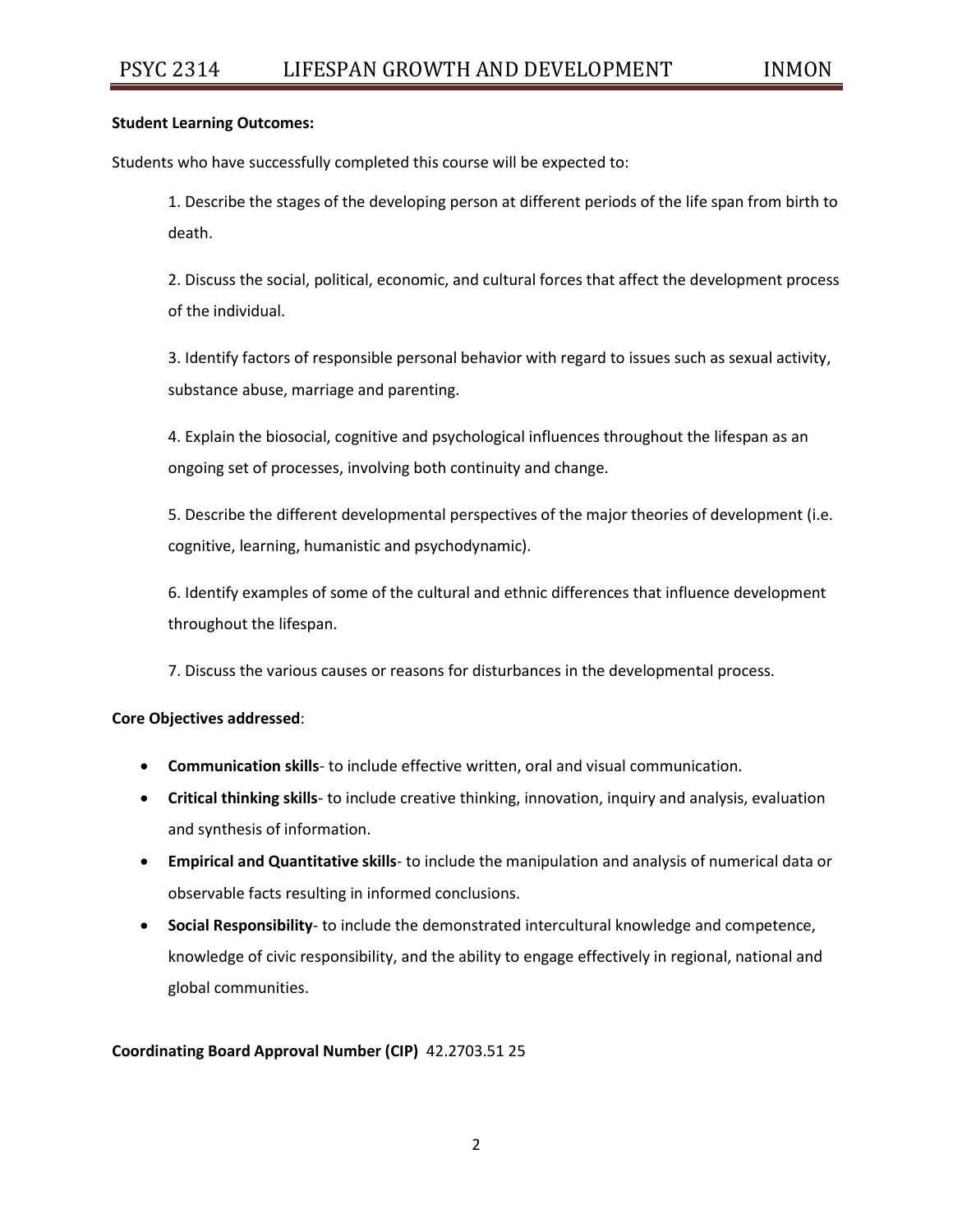#### **Relevant SPC Policies & Procedures**

**Attendance Policy:** Students are expected to attend all classes in order to be successful in a course. The student may be administratively withdrawn from the course when absences become excessive as defined in the course syllabus.

When an unavoidable reason for class absence arises, such as illness, an official trip authorized by the college or an official activity, the instructor may permit the student to make up work missed. It is the student's responsibility to complete work missed within a reasonable period of time as determined by the instructor. Students are officially enrolled in all courses for which they pay tuition and fees at the time of registration. Should a student, for any reason, delay in reporting to a class after official enrollment, absences will be attributed to the student from the first class meeting.

Students who enroll in a course but have "Never Attended" by the official census date, as reported by the faculty member, will be administratively dropped by the Office of Admissions and Records. A student who does not meet the attendance requirements of a class as stated in the course syllabus and does not officially withdraw from that course by the official census date of the semester, may be administratively withdrawn from that course and receive a grade of "X" or "F" as determined by the instructor. Instructors are responsible for clearly stating their administrative drop policy in the course syllabus, and it is the student's responsibility to be aware of that policy.

It is the student's responsibility to verify administrative drops for excessive absences through MySPC using his or her student online account. If it is determined that a student is awarded financial aid for a class or classes in which the student never attended or participated, the financial aid award will be adjusted in accordance with the classes in which the student did attend/participate and the student will owe any balance resulting from the adjustment. See Instructor's Course Information for additions to the attendance policy. (See Catalog)

**Academic Integrity:** The attempt of any student to present as his or her own any work which he or she has not honestly performed is regarded by the faculty and administration as a most serious offense and renders the offender liable to serious consequences, possibly suspension. This policy relates to all forms of cheating and plagiarism. See Instructor's Course Information for additions to the academic integrity policy.

**Student Conduct:** A high standard of conduct is expected of all students. Students are subject to federal, state and local laws, as well as South Plains College rules and regulations. Any student who fails to perform according to expected standards may be asked to withdraw. Failure to comply with lawful direction of a classroom teacher relative to maintaining good order is considered misconduct on the part of the student. Repeated violations of disrupting a class may result in the student being dropped from that course (See Catalog/Student Guide for full policy). See Instructor's Course Information for additional policies related to student conduct.

3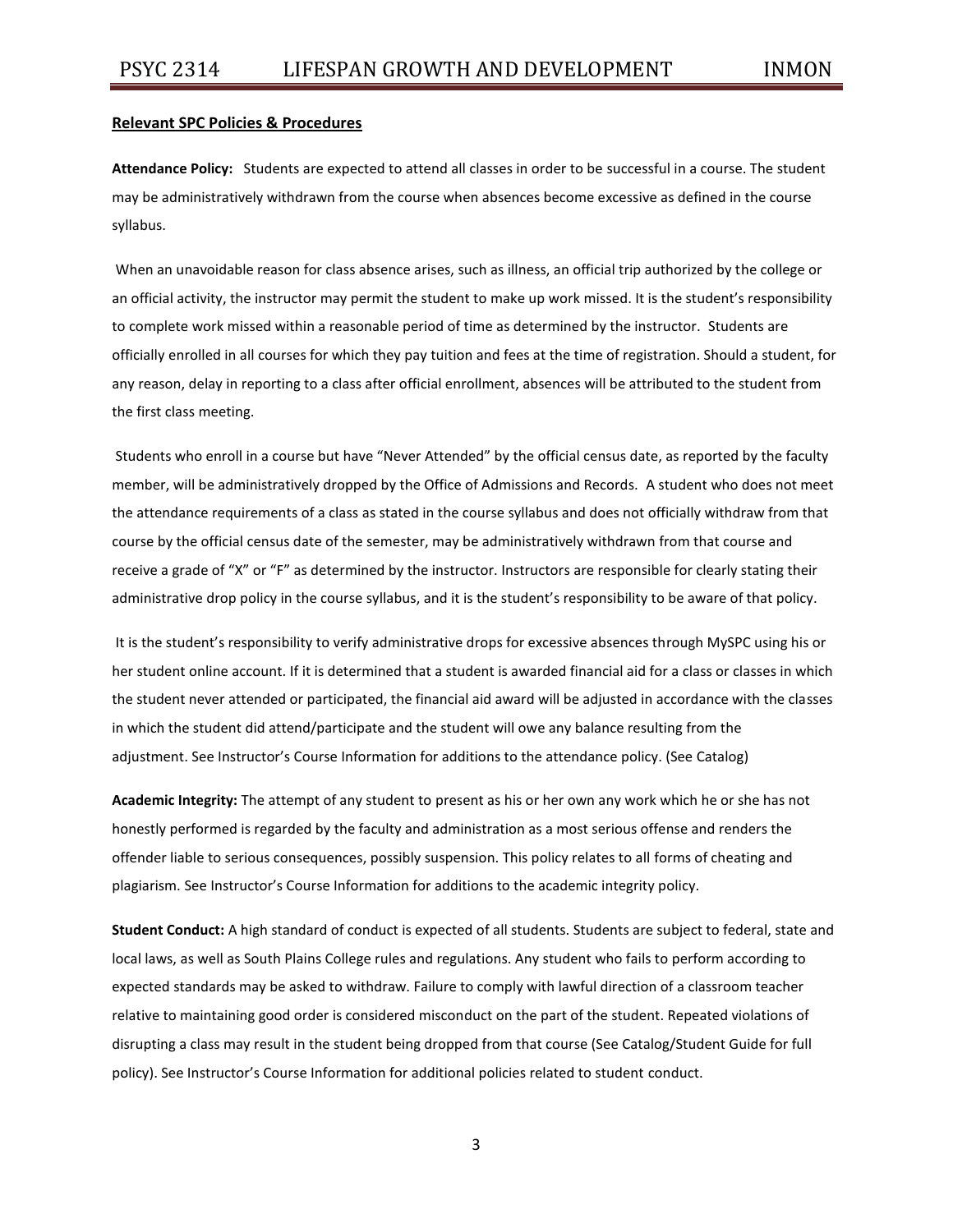**Academic Appeals:** The Vice President for Student Affairs is the South Plains College Title IX Coordinator and is designated to formally investigate student grievances, address inquiries and coordinate the College's compliance efforts regarding student complaints and grievances. Whenever possible and safe, the problem or complaint should first be discussed with the individual involved in the complaint. If satisfactory resolution is not reached after discussion with the individual, the student should contact the individual's direct supervisor to attempt to resolve the complaint. If these efforts are unsuccessful, the formal grievance process may be initiated. The College does not require a student to contact the person involved or that person's supervisor if doing so is impracticable, or if the student believes that the conduct cannot be effectively addressed through informal means (See Catalog/Student Guide for full definitions and policy).

**Disability Services:** Students with disabilities, including but not limited to physical, psychiatric, or learning disabilities, who wish to request accommodations in this class should notify the Disability Services Office early in the semester so that the appropriate arrangements may be made. In accordance with federal law, a student requesting accommodations must provide acceptable documentation of his/her disability to the Disability Services Office. For more information, call or visit the Disability Services Office at Levelland (Student Health & Wellness Office) 806-716-2577, Reese Center (Building 8) 806-716-4675, or Plainview Center (Main Office) 806-716-4302 or 806-296-9611.

**Diversity & Equal Rights:** South Plains College does not discriminate on the basis of race, color, national origin, sex, disability or age in its programs and activities. The following person has been designated to handle inquiries regarding the non-discrimination policies: Vice President of Student Affairs.

All students are entitled to equal rights under the affirmative action and equal opportunity laws. Students are also protected against unjust or biased academic evaluation, but at the same time, they are responsible for maintaining standards of academic performance established for each course in which they are enrolled. (See Catalog/Student Guide for full definitions and policies)

Campus Concealed Carry - Texas Senate Bill - 11 (Government Code 411.2031, et al.) authorizes the carrying of a concealed handgun in South Plains College buildings only by persons who have been issued and are in possession of a Texas License to Carry a Handgun. Qualified law enforcement officers or those who are otherwise authorized to carry a concealed handgun in the State of Texas are also permitted to do so. Pursuant to Penal Code (PC) 46.035 and South Plains College policy, license holders may not carry a concealed handgun in restricted locations. For a list of locations, please refer to the SPC policy at:

(http://www.southplainscollege.edu/human\_resources/policy\_procedure/hhc.php)

Pursuant to PC 46.035, the open carrying of handguns is prohibited on all South Plains College campuses. Report violations to the College Police Department at 806-716-2396 or 9-1-1.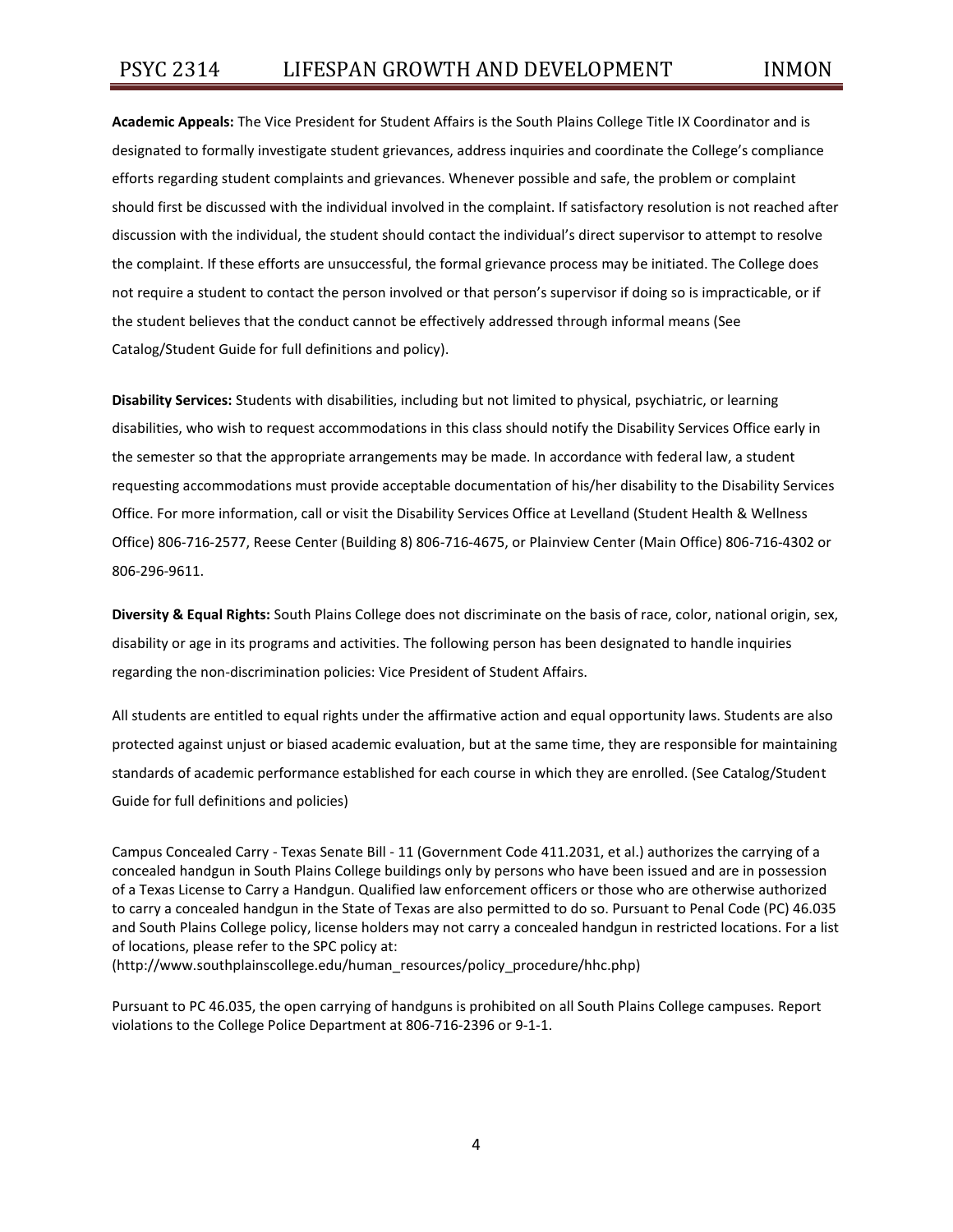# PSYC 2314 LIFESPAN GROWTH AND DEVELOPMENT INMON

| <b>Course Title:</b> | PSYC 2314 Lifespan Growth and Development |     |                                                   |  |  |  |
|----------------------|-------------------------------------------|-----|---------------------------------------------------|--|--|--|
| Meeting time:        | Section .001                              | MW. | $9:30$ a.m. to 10:45 a.m.                         |  |  |  |
|                      | Section .003                              | MW. | 1:00 p.m. to 2:15 p.m.                            |  |  |  |
| Location:            | AD 150                                    |     |                                                   |  |  |  |
| Instructor:          | Robyn Inmon, Professor in Psychology      |     |                                                   |  |  |  |
| Office:              | AD135                                     |     |                                                   |  |  |  |
| Email:               | rinmon@southplainscollege.edu             |     |                                                   |  |  |  |
| <b>Office Hours:</b> | Mondays:                                  |     | 9:00 a.m. to 9:25 a.m.; 10:50 a.m. to 11:50 a.m., |  |  |  |
|                      |                                           |     | $2:20$ p.m. to $3:20$ p.m.                        |  |  |  |
|                      | Tuesdays:                                 |     | 9:00 a.m. $-$ 9:25 a.m.; 2:20 p.m. to 3:20 p.m.   |  |  |  |
|                      | Wednesdays:                               |     | 9:00 a.m. to 9:25 a.m.; 10:50 a.m. to 11:50 a.m., |  |  |  |
|                      |                                           |     | $2:20$ p.m. to $3:20$ p.m.                        |  |  |  |
|                      | Thursdays:                                |     | 9:00 a.m. $-$ 9:25 a.m.; 2:20 p.m. to 3:20 p.m.   |  |  |  |
|                      | Fridays:                                  |     | By appointment)                                   |  |  |  |

Textbook: *Human Development: A Cultural Approach*, 2nd edition. Arnett, J. J., Pearson, 2016. (Some instructors require REVEL access code; See Instructor's Course Information)

| <b>Final Exam:</b> | Section .001 | Wednesday, May 8, 2019 @ 8:00 a.m.  |
|--------------------|--------------|-------------------------------------|
|                    | Section .003 | Wednesday, May 8, 2019 @ 10:15 a.m. |

#### **Academic Integrity - See SPC General Catalog, page 22**

It is the aim of the faculty of South Plains College to foster a spirit of complete honesty and a high standard of integrity. The attempt of any student to present as his or her own any work which he or she has not honestly performed is regarded by the faculty and administration as a most serious offense and renders the offender liable to serious consequences, possibly suspension.

**Cheating:** Dishonesty of any kind on examinations or on written assignments, illegal possession of examinations, the use of unauthorized notes during an examination, obtaining information during an examination from the textbook or from the examination paper of another student, assisting others to cheat, alteration of grade records, illegal entry or unauthorized presence in an office are examples of cheating.

You are expected to do your own work. You may not work with another person to complete your discussions, exams, or any other assignment given as work for the course. You may not copy another student's work and present it as your own. You may not allow another student to copy your work. This is your reminder that any form of cheating will not be tolerated. "Complete honesty is required of the student in the presentation of any and all phases of course work. This applies to quizzes, class exams, final examinations, and daily reports and term papers." - SPC General Catalog, p. 22. If the instructor determines that cheating is occurring or an assignment has been plagiarized the resulting grade will be zero for that assignment. A second offense will result in failure of the course.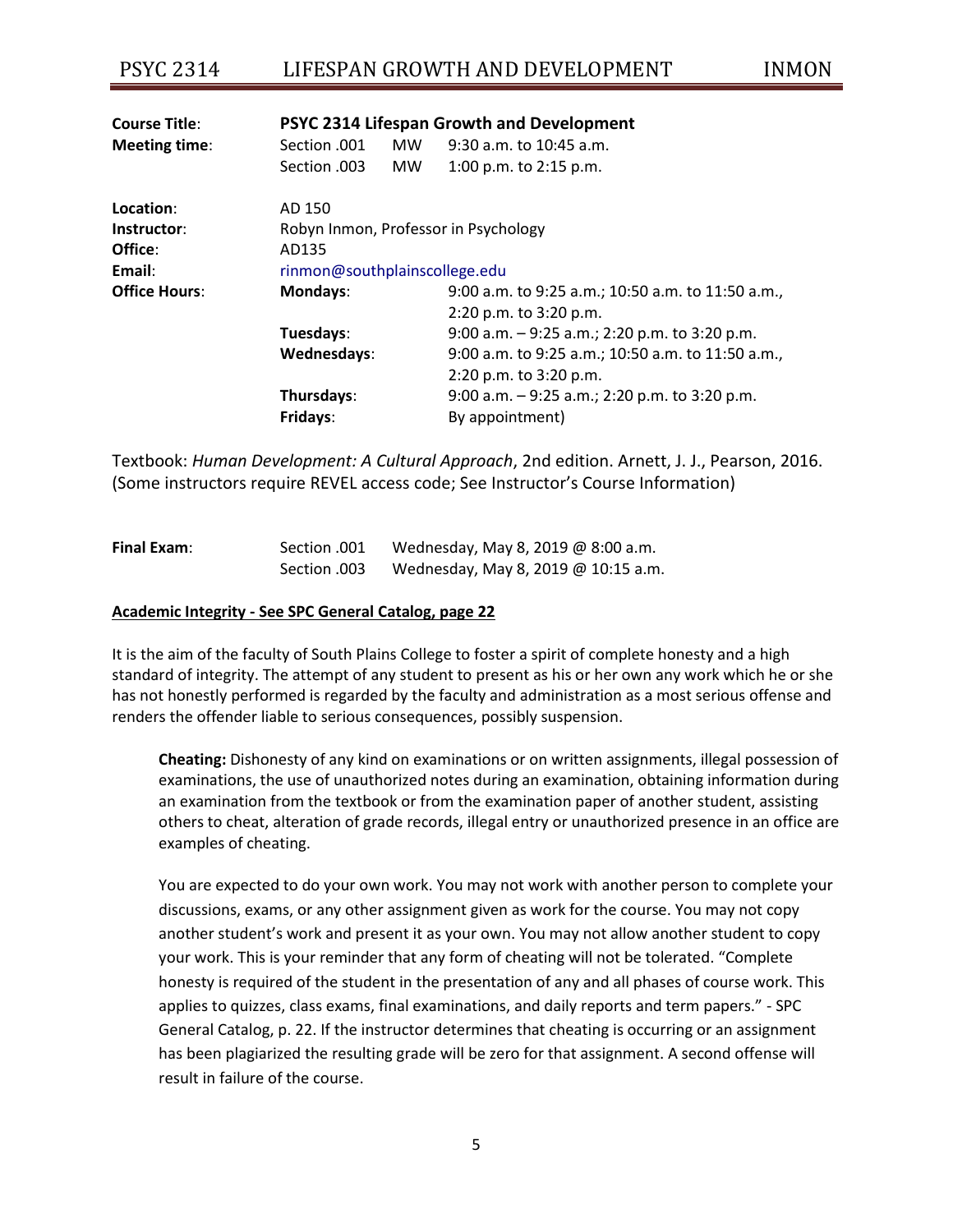**Plagiarism:** Offering the work of another as one's own, without proper acknowledgment, is plagiarism; therefore, any student who fails to give credit for quotations or essentially identical expression of material taken from books, encyclopedias, magazines and other reference works, or from the themes, reports or other writings of fellow student, is guilty of plagiarism.

# **Guidelines for Classroom Behavior**

I would like to welcome all students into an environment that creates a sense of community, pride, courtesy and respect; we are all here to work cooperatively and to learn together.

In order to create a smooth and harmonious learning community, please make every attempt to come to all the class sessions, to come to class on time, and to stay until the end of the class unless you have informed the instructor that you must leave early. There may be a time when you are unavoidably late for class. In that case, please come into the room **quietly** and choose a seat **closest** to the entrance. Please see me after class to record your attendance; otherwise you will be marked absent.

Once the class session has begun, please do not leave the room and then re-enter unless it is an emergency. If you miss a class meeting for any reason, you are responsible for all material covered, for announcements made in your absence, and for acquiring any materials that may have been distributed in class.

It is important that we are all able to stay focused on the class lecture/discussion and not have disruptive behaviors in the class. For this reason, only one person at a time in the class should be speaking. Side conversations are distracting for surrounding students and for me. Also, it is very rude to read papers, sleep or work on assignments for other classes in this class. If you feel the need to do any of these things you may leave and return the next class. For additional information on student misconduct refer to pages 13 - 18 of the *Student Guide*. Failure to abide by policies may result in expulsion from the class and an "F" for the semester. As you can see, simple norms of courtesy should be sufficient to have our class run in the best interests of all of us. Thank you in advance for your cooperation.

# **Cell Phones and other Electronic Devices**

Cellular phone and laptop use will not be permitted during class. Students who bring a cell phone into the classroom should set it in a manner that will not cause disruption in the classroom (either off or silenced) and out of the sight of the instructor. Consequences to students using a cell phone or other electronic device (smart-watch, laptop, etc.) during class will be:  $1^{st}$  offense – warning,  $2^{nd}$  offense – student will be required to leave the classroom for the day and an absence will be recorded in the grade book,  $3^{rd}$  offense – dropped a letter grade in course,  $4^{th}$  offense – dropped from course. The use of any electronic device during an exam will result in immediate expulsion from the class and a grade of zero (0) will be given for the exam. A second offense of using an electronic device during an exam will result in the student being dropped from the course with a grade of F.

# **Attendance**

You are expected to attend class each time it meets. Regular attendance is to your advantage, as test questions will include information from the lecture, class discussion and other material presented in